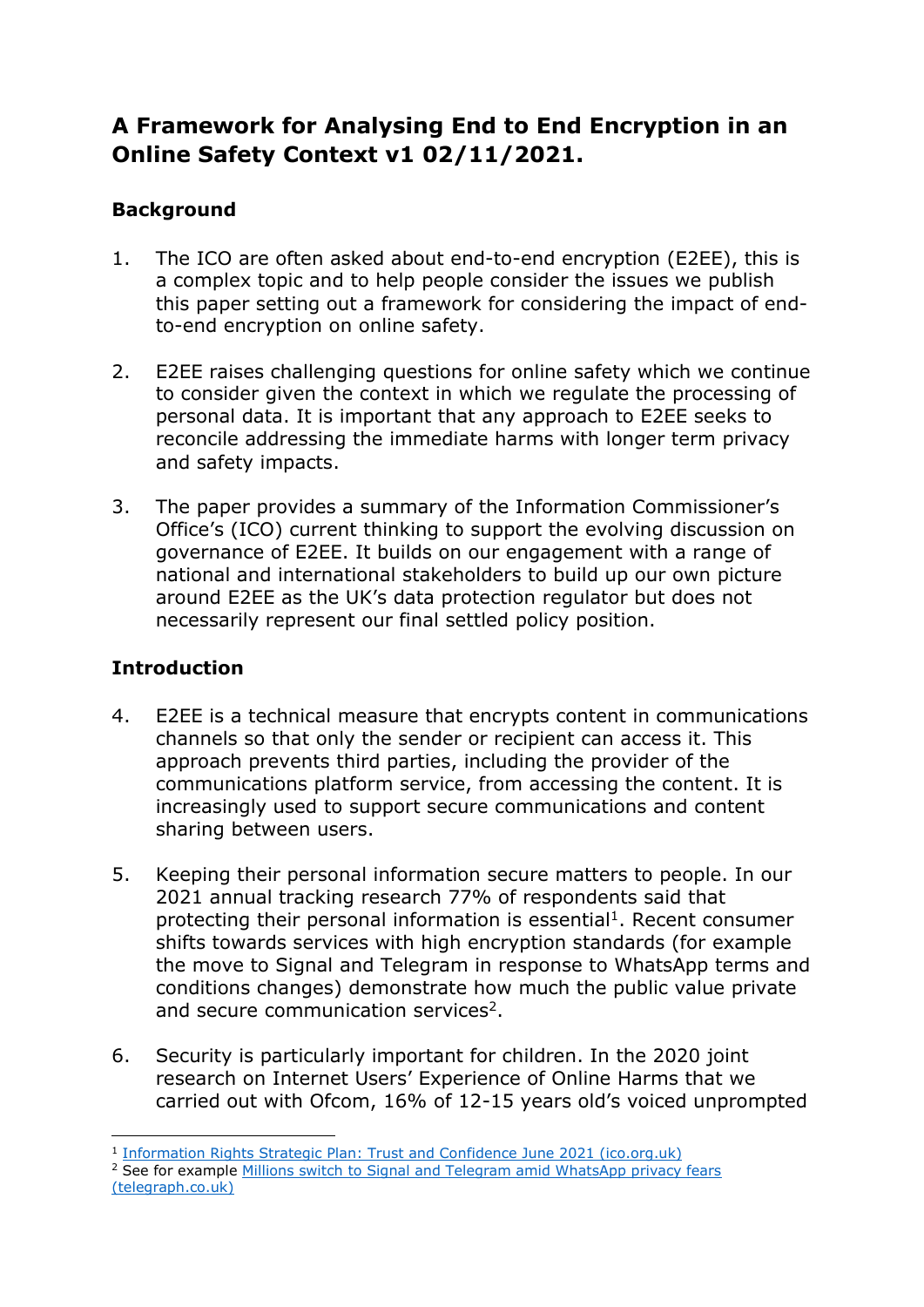concerns about having their personal information stolen<sup>3</sup>. Stakeholders within the child advocacy space have told us that children need safety but they also need private spaces when they are online.

- 7. Systems that do not use E2EE can be abused, creating the risk for financial fraud, exposure to harmful content and other harms<sup>45</sup>. Reallife circumstances where the lack of E2EE has exposed people to harm include: children having their pictures accessed<sup>6</sup> or location tracked<sup>7</sup>, access to medical data<sup>8</sup>, collection of data for fraud<sup>9</sup> and misuse $10$ , and the acquisition of sensitive data as part of broader data collection processes<sup>11</sup>.
- 8. E2EE is also crucial for businesses. It enables them to share information securely and fosters consumer confidence in digital services. The lack of E2EE has been shown as a critical vulnerability to validating data integrity $12,13,14$ . The effect of weakening encryption has been assessed in a report commissioned by the Internet Society analysing the impact of the Australian Telecommunications *and Other Legislation Amendment (Assistance and Access) Act 2018 (TOLA).* The report concluded that TOLA has the potential to result in significant economic harm to the Australian economy, in part because of the likely indirect impact of customers and businesses losing trust in digital security<sup>15</sup>.
- 9. From a data protection perspective, E2EE acts as a key enabler for compliance with the requirements of data protection law. It is directly relevant to the data protection principle of integrity and confidentiality which places a legal requirement on organisations to deploy measures to process personal data in a way that ensures security. More broadly, it underpins a key outcome of data protection law which is to give citizens confidence about how their personal data is processed by digital services, including confidence that it is stored and shared securely.

<sup>&</sup>lt;sup>3</sup> [Internet users' experience of potential online harms: summary of survey research \(ofcom.org.uk\)](https://www.ofcom.org.uk/__data/assets/pdf_file/0024/196413/concerns-and-experiences-online-harms-2020-chart-pack.pdf) <sup>4</sup> [Fresh warnings over Royal Mail parcel scam -](https://www.bbc.co.uk/news/business-56496203) BBC News

<sup>5</sup> Number spoofing: meet the [customers who lost thousands | Banks and building societies | The](https://www.theguardian.com/money/2019/may/04/number-spoofing-meet-the-customers-who-lost-thousands)  [Guardian](https://www.theguardian.com/money/2019/may/04/number-spoofing-meet-the-customers-who-lost-thousands)

<sup>6</sup> ['Pictures of children' 'in Vtech hack -](https://www.bbc.co.uk/news/technology-34971337) BBC News

<sup>&</sup>lt;sup>7</sup> [EU Recalls Children's Smartwatch That Leaks Location Data | Threatpost](https://threatpost.com/eu-recalls-childrens-smartwatch-that-leaks-location-data/141511/)

<sup>8</sup> [Security and Privacy Investigation of Existing mHealth Applications \(pitt.edu\)](http://sis.pitt.edu/jjoshi/courses/IS2955/Fall18/Presentation2.pdf)

**<sup>9</sup>** [International Hackers Indicted for Sniffing Credit Cards from Dave & Buster's | WIRED](https://www.wired.com/2008/05/international-h/)

<sup>10</sup> [Download DroidSheep APK for Android \(Latest](https://droidsheep.info/) Version)

<sup>11</sup> Google's Wi-Fi snoop nabbed passwords and emails . The Register

<sup>12</sup> [Rogue Tor 'exit node' server added malware to legitimate downloads | PCWorld](https://www.pcworld.com/article/2839152/tor-project-flags-russian-exit-node-server-for-delivering-malware.html)

<sup>13</sup> [China's Great Cannon \(citizenlab.ca\)](https://citizenlab.ca/2015/04/chinas-great-cannon/)

<sup>14</sup> Verizon Injecting Perma-Cookies to Track Mobile Customers, Bypassing Privacy Controls | [Electronic Frontier Foundation \(eff.org\)](https://www.eff.org/deeplinks/2014/11/verizon-x-uidh)

<sup>&</sup>lt;sup>15</sup> [The\\_Economic\\_Impact\\_of\\_Laws\\_that\\_Weaken\\_Encryption-EN.pdf \(internetsociety.org\).](https://www.internetsociety.org/wp-content/uploads/2021/05/The_Economic_Impact_of_Laws_that_Weaken_Encryption-EN.pdf) The research was carried out by Law and Economic Consulting Associates.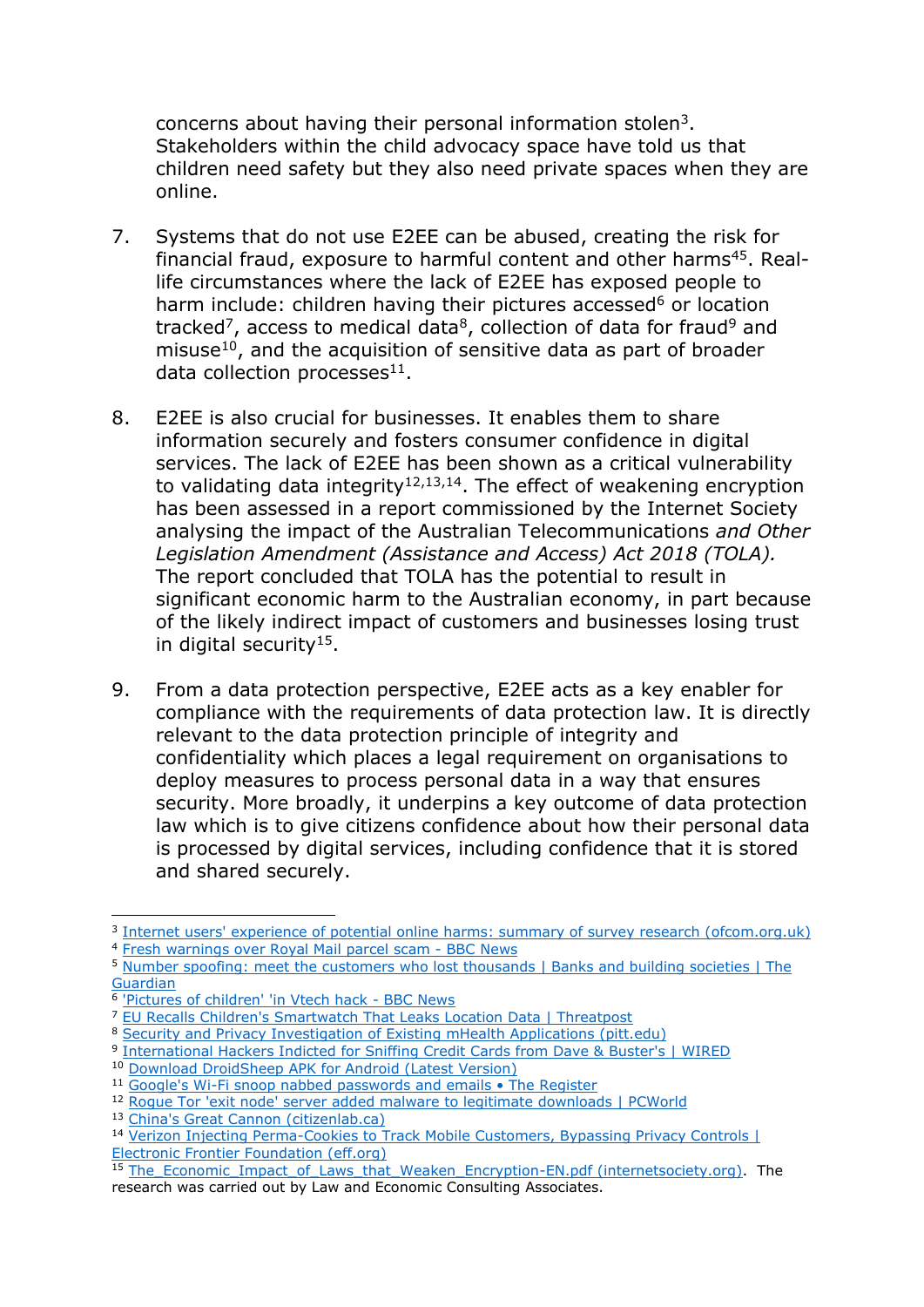- 10. The ICO has a long history of recommending encryption, dating from our public statement in 2010 where we recommended it as a security measure under the Data Protection Act 1998. Our current guidance explicitly discusses how organisations should adopt encryption 'at rest' and 'in transit' as recommended measures to secure personal data they either store and/or transmit<sup>16</sup>.
- 11. While we do not say that organisations must encrypt in all circumstances, there must be a strong justification for not doing so. This also applies to E2EE. Our position aligns with recommendations by key actors in the cybersecurity domain such as the National Cyber Security Centre (NCSC) who also recommend encryption as a security measure for protecting personal data in a number of guidance products, including the Cyber Assessment Framework, their Cloud Security principles, their guidance on protecting bulk personal data and their guidance on securing incoming connections.

### **E2EE and Online Safety**

- 12. E2EE is vital to citizens and industry because of the security, safety and trust that it generates and the wider benefits that private spaces provide. It is an essential component of a safe digital ecosystem, providing safety for users online, including protection against exposure to harmful content and activity.
- 13. However, because it restricts the detection of harmful content, it also presents a challenge from an online safety and law enforcement perspective. The characteristics of E2EE that enable private and secure communications for the public also provide safe harbour for criminal activity. Child safety has emerged as central to the current debate, with valid concerns that encrypted channels are creating spaces where children are at risk.
- 14. We are mindful of this wider context and recognise that we do not regulate in a vacuum. We understand that there are real and present issues at the intersections of encryption, national security, law enforcement and online harms. However positioning E2EE and online safety as being in inevitable opposition is a false dichotomy. Instead what is needed is an approach that seeks to reconcile the different demands whilst recognising the need to create a safe online ecosystem for all users. The challenge is to create tailored and proportionate responses to the issues that manifest without unduly

<sup>16</sup> ICO (2018.) *Encryption and data transfer.* ICO.org.uk. Available at: [https://ico.org.uk/for](https://ico.org.uk/for-organisations/guide-to-data-protection/guide-to-the-general-data-protection-regulation-gdpr/encryption/encryption-and-data-storage/)[organisations/guide-to-data-protection/guide-to-the-general-data-protection-regulation](https://ico.org.uk/for-organisations/guide-to-data-protection/guide-to-the-general-data-protection-regulation-gdpr/encryption/encryption-and-data-storage/)[gdpr/encryption/encryption-and-data-storage/.](https://ico.org.uk/for-organisations/guide-to-data-protection/guide-to-the-general-data-protection-regulation-gdpr/encryption/encryption-and-data-storage/)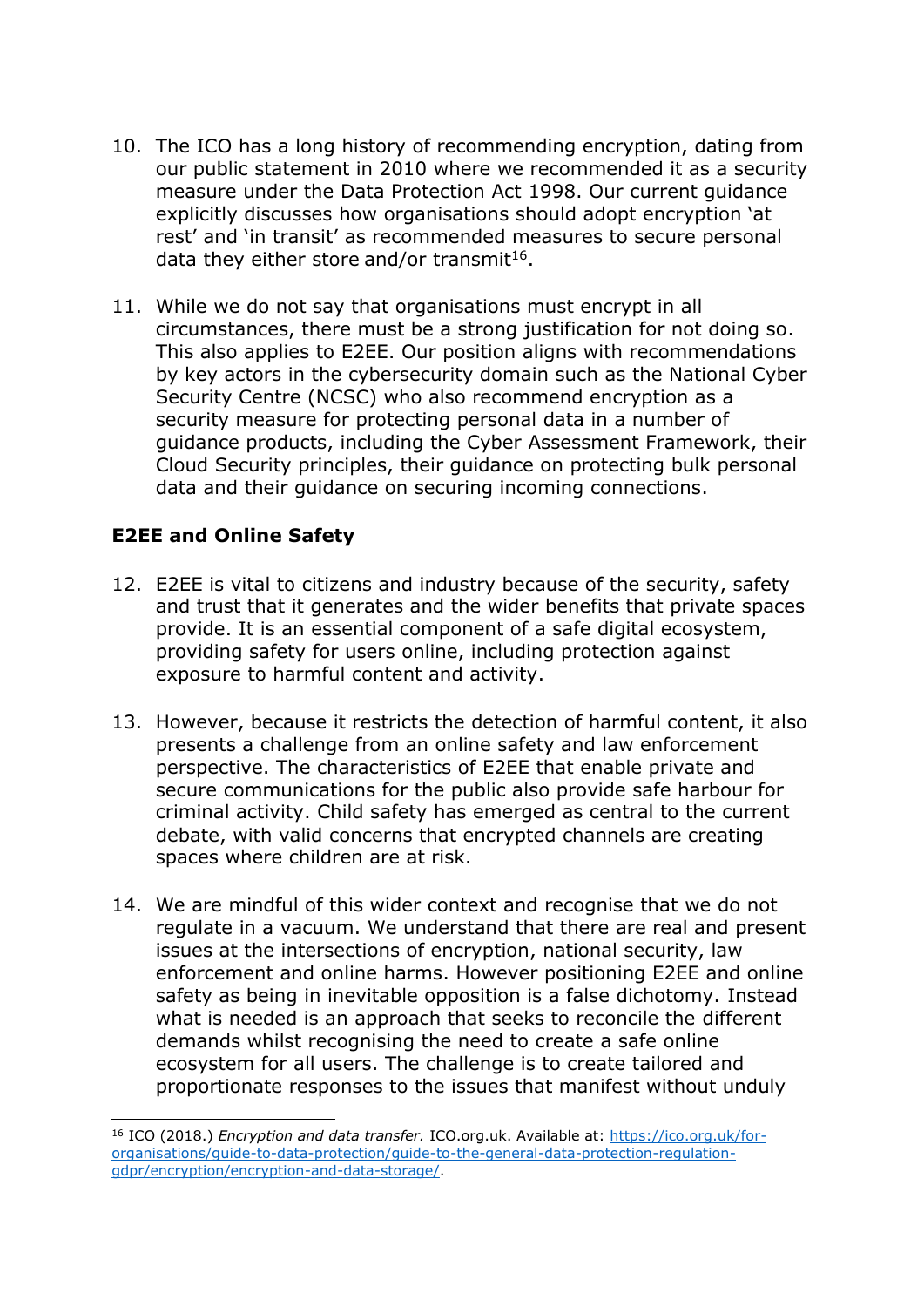interfering with the wider benefits that E2EE provides or the rights and freedoms of wider society. It is vital that one form of online safety is not traded off for another.

- 15. Measures that would introduce widespread "backdoors" to encrypted channels or otherwise enable indiscriminate widespread access, would create systemic weaknesses unacceptably undermining security and privacy rights, introducing data protection risks and adding to the overall safety concerns by creating more spaces for harm. We do not support such measures. We welcome the UK Government's support for strong encryption<sup>17</sup> as well as its position that it does not support the development of so-called 'backdoors' in social media platforms to allow access for law enforcement or security agencies<sup>18,19</sup>.
- 16. Further, when asked, the Government has also stated to us that:
	- 'HMG is not looking to undermine security on E2EE platforms, for instance by introducing 'backdoors'. Our approach is about considering the introduction of specific additional functionality to companies' services, to enable access to messaging content by law enforcement, or the service/platform provider, under specific and tightly controlled circumstances. This would need to be underpinned by a detailed design, implementation and management process by the company in question, to industry good practice standards, that respected the importance of cyber security and the protection of users' data and privacy.'

#### **Reconciling Safety and Privacy Objectives**

- 17. Here we outline how the consideration of E2EE and the impact on privacy and online safety could be framed around reconciling objectives rather than putting them at odds.
- 18. Key factors that should be considered include:
	- The **demand from consumers for services that safeguard their privacy** and thereby support their safety online.
	- The **requirements that existing legislation places on businesses**, including the legal obligation on data controllers to process personal data securely.

<sup>18</sup> <https://www.mi5.gov.uk/news/director-general-ken-mccallum-gives-annual-threat-update-2021>

<sup>17</sup> [https://www.gov.uk/government/publications/international-statement-end-to-end-encryption](https://www.gov.uk/government/publications/international-statement-end-to-end-encryption-and-public-safety/international-statement-end-to-end-encryption-and-public-safety-accessible-version)[and-public-safety/international-statement-end-to-end-encryption-and-public-safety-accessible](https://www.gov.uk/government/publications/international-statement-end-to-end-encryption-and-public-safety/international-statement-end-to-end-encryption-and-public-safety-accessible-version)[version](https://www.gov.uk/government/publications/international-statement-end-to-end-encryption-and-public-safety/international-statement-end-to-end-encryption-and-public-safety-accessible-version)

<sup>19</sup> <https://www.lawfareblog.com/principles-more-informed-exceptional-access-debate>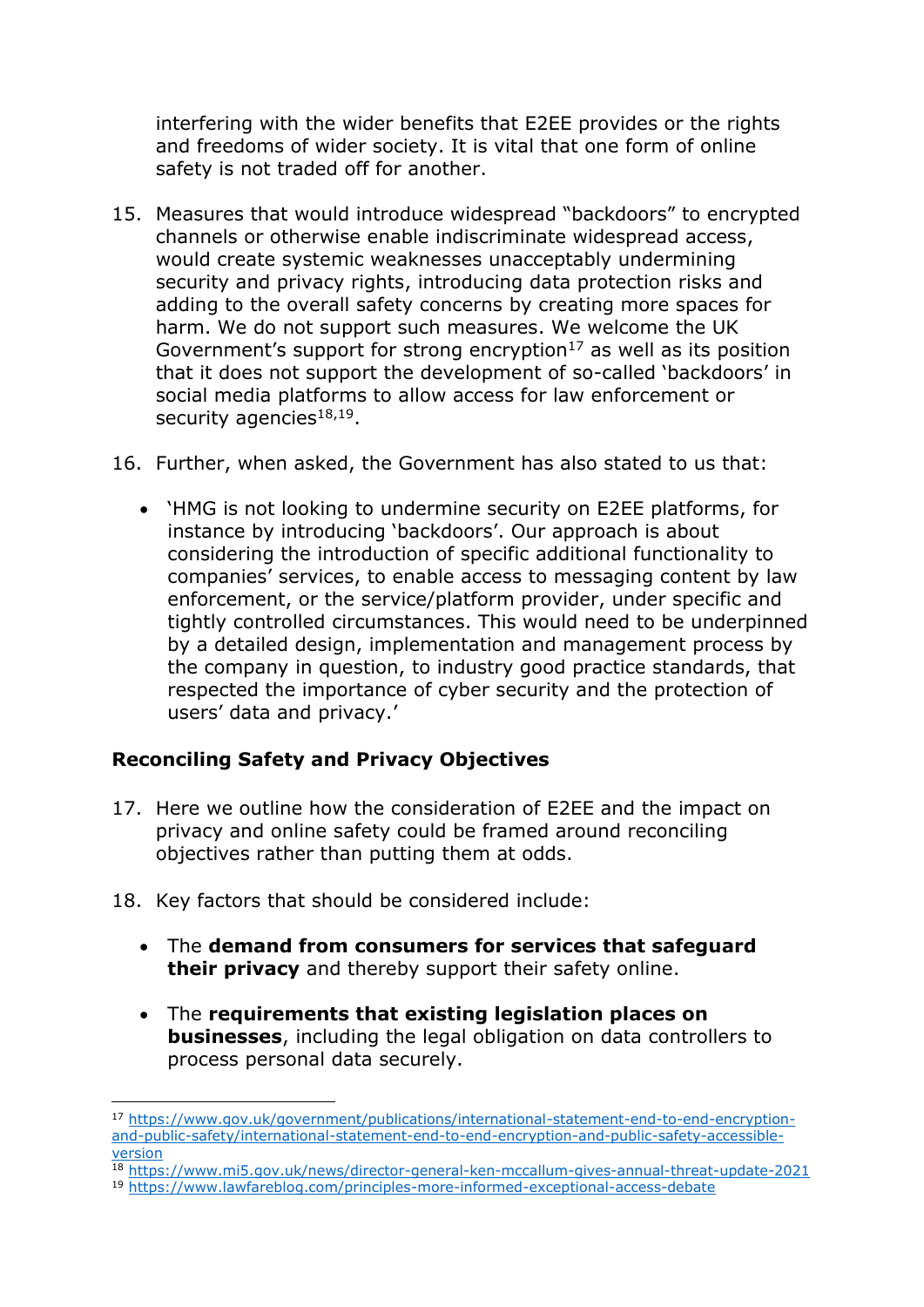- The **effectiveness of existing legislative and technical tools to ensure lawful access to data** for law enforcement and national security purposes without weakening or 'breaking' widely-adopted encryption standards. Consideration should be given to whether the objectives of the online safety regime can be met through these channels without introducing additional requirements on organisations to adopt processes which could undermine E2EE on their services.
- The **potential future development of technical solutions for detecting harmful content without weakening E2EE**, which offers promise for reconciling E2EE and the detection of harmful content. There are certain solutions which currently suggest a tangible roadmap. Consideration should be given to the extent to which legislative intervention will be needed as technology evolves.
- The **necessity, proportionality, targeting and effectiveness of any proposed legislative solutions**. For example, interventions that weaken E2EE across all mainstream services/users will threaten the safety and security of the majority of users and may not achieve the desired safety outcomes because bad actors can easily switch to more niche services.
- The **social impact of any proposed legislative solutions on online safety and privacy** for the population as a whole. Any proposed solutions should seek to reconcile the need to address harms on encrypted channels with the wider impact on privacy and online safety flowing from any reductions in security, and seek to reduce harms overall, particularly to vulnerable users.
- The **economic impact of any proposed legislative solutions**, both in terms of their direct costs to business and any indirect effects of weakening user trust in digital services.
- 19. At the ICO we will look to shape this landscape to support privacy. In practice this means both ensuring that mature access mechanisms and technologies are used lawfully, necessarily, and proportionally, and supporting the growth of more nascent privacy-preserving techniques such as homomorphic encryption as they scale.
- 20. We are pleased to be engaged in the Government's Safety Tech Challenge Fund which is supporting innovative solutions to tackle child sexual exploitation and abuse in end-to-end encrypted environments. Additionally, we are leading a programme with support from the Government's Regulators' Pioneer Fund to stimulate the development of privacy enhancing technologies, and we are also